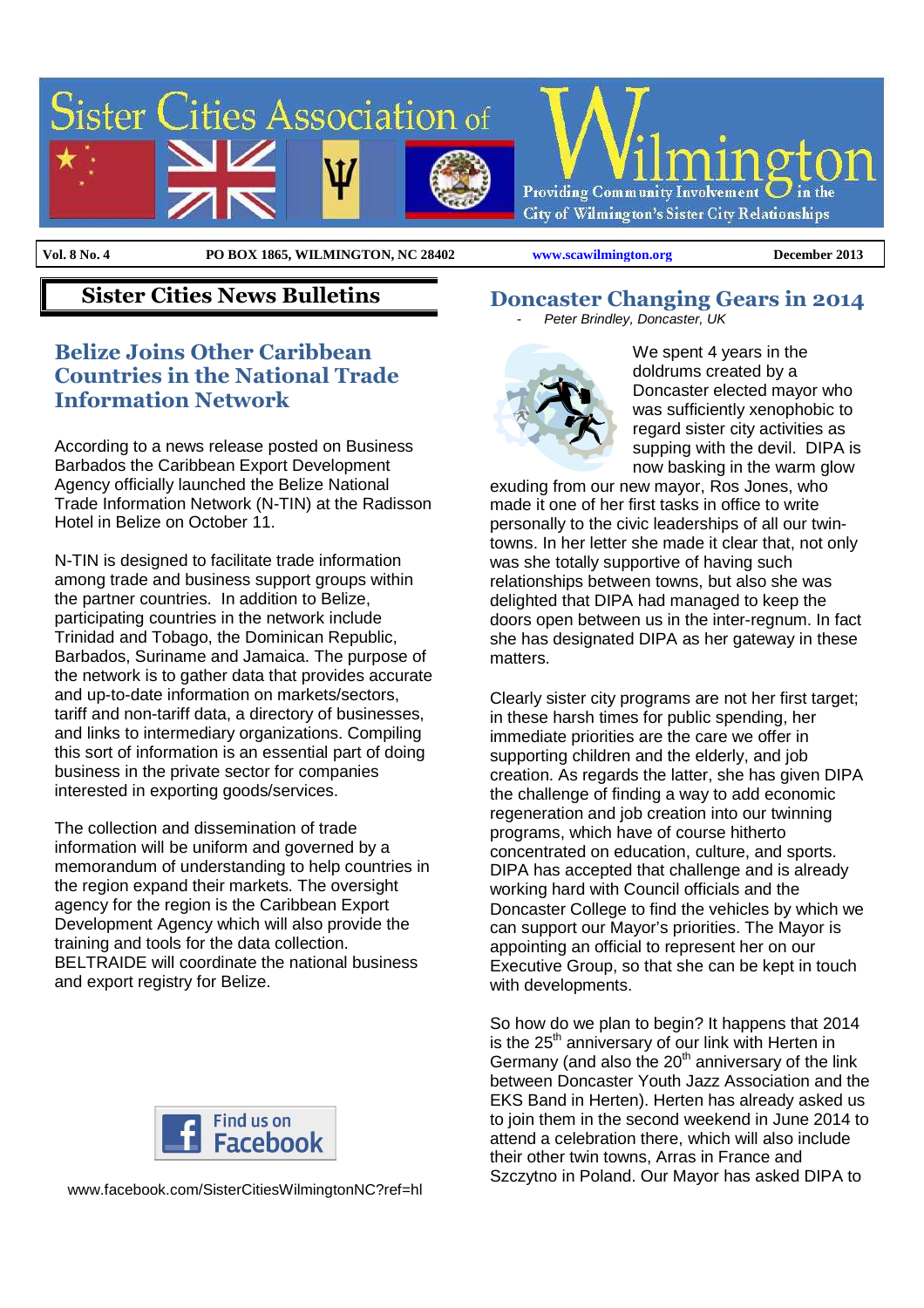accept that invitation on her behalf and we will be sending a team to represent Doncaster. But we too are planning a celebration in Doncaster in the last week of June 2014 (only 10 days after our visit to Herten). The EKS Band is already metaphorically packing its instruments and music sheets in a bus to be ready for a week of concerts and school visits, culminating in a joint concert on 26 June 2014 with our jazz orchestra in CAST, our sparkling new performance venue (which, by the way, is getting rave reviews from its fans with a refreshingly innovative program of shows and entertainments!).

And it is in that week that we are planning to start responding to our challenge from Ros Jones. The idea is to add into the menu for that week an opportunity for businesses from Herten to come over and network with their counterparts here; we will develop activities with which we will hope to entice them into spending some time to find out what we make and sell and what we might be interested in buying from them. It's too good an opportunity to miss so planning is moving forward on that basis.

But if it's interesting enough to entice them to Doncaster, why shouldn't such a program of activities tickle the taste buds of Wilmington's business community as well; and of Dandong (in China) and Gliwice (our Polish twin)? So the invitation will be coming your way too……………

We have been reading the coverage in your local newspaper about whether spending (on travel, hotels and the like) on sister city programs can be justified in these hard times; Wilmington Mayor Saffo, our Ros Jones, and I are absolutely certain that it can – when the objectives are targeted securely on the very economic problems which engender our shortage of resources! We will show that the financial investment can be beneficial in the long run if a good part of the focus is on our economic problems and their solution. We will use the existence of our long-standing friendships as the vehicle for addressing the financial problems which assail our communities; we will piggy-back on the existing education, social, cultural, and sporting ethos of our partnerships and build upon them - for the economic betterment of our towns! Now who's going to argue with that? Surely it's a win-win situation – if you share a problem, the obvious way forward is to try to share your solutions. It's a no-brainer to me – we've been friends long enough to be frank with each other so let's find a way forward which will add a new

dimension to sister city working – with the emphasis on working!! I look forward to seeing you in Doncaster; make a note of the date of week commencing 21 June 2014 and watch this space………………

Note: Writer is chairman of DIPA (Doncaster International Partnership Association)

#### **Locke Visits Dandong before Leaving His Post as US Ambassador to China**

Photos: Dandong Foreign Affairs Office

US Ambassador Gary Locke announced in November he will be returning home to Seattle early next year to spend more time with his family. Gary Locke was a two-term governor of Washington State and the first Chinese American to serve as a US governor before his appointment as Commerce Secretary in the Obama administration. Locke was appointed in 2011 to replace Jon Huntsman who resigned his role as ambassador to China in order to run in the presidential primary.

A significant achievement during Locke's tenure as Ambassador was the reduction of time in processing visas for travel to the United States from 70-100 days on average to 3-5 days.



On December 10 Locke visited Dandong joined by the Consulate General based out of Shenyang. He met with Mr. Dai Yulin, Party Secretary of the CPC Dandong Committee. The focus of the discussion was the communication and cooperation between Dandong and the US, city planning and infrastructure construction. After the official meeting Locke met with representatives of the Rilin Group, owner of the Dandong Port. An agreement was reached that would allow employees [Rilin] to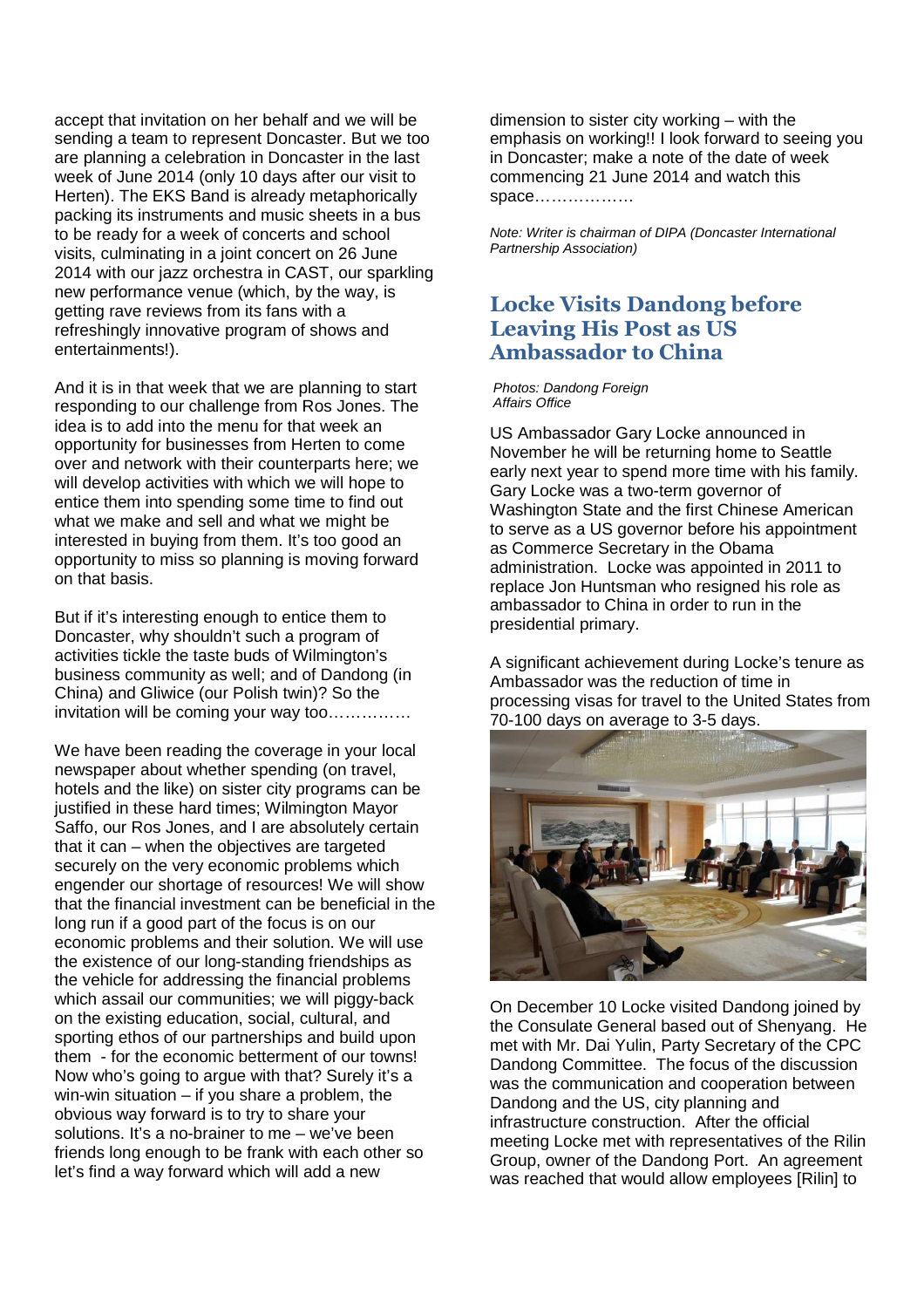travel to the US for business and education purposes on a group visa. The memorandum of agreement also included language that supported the expansion of overseas markets for the Rilin Group.



The Ambassador ended his visit with a walk on the Broken Bridge and a stop at the Hushan Great Wall which starts about 15 km northeast of

Dandong City. During the Korean War the original steel bridge connecting China and Korea suffered damage. The North Koreans removed nearly half the bridge leaving only support columns. The newer Sino-Korean Friendship Bridge was constructed next to the original span. Both locations are of tremendous historic significance and popular tourist sites.

#### **In Other News**

## **Gà cí le to our International Visitors and Cucalorus 19**

Sister Cities hosted 7 international filmmakers for lunch at Riverboat Landing on opening day of

Photo Credit: Ruth Paxton (from left Meg Lansaw; Hope Dickson)



Cucalorus 19. Among the group was Hope Dickson Leach, who was named Ambassador for the Residency Program established by the Cucalorus Film Foundation

in 2012. Hope, born in Hong Kong, attended boarding school in England at the age of 9 and studied philosophy at Edinburgh University where she was introduced to the film industry. Inspired by her exposure to the world of film as a student worker, she went on to receive a graduate degree in cinema from NYU and has been recognized by numerous industry groups as an emerging new talent in independent film. The first production that had its beginning in the new program with some financial support from the Southern Fund was "Something You Can Call Home," a social documentary on homelessness in the US. The

world premiere was Cucalorus 19. The film's producer, Rebecca Kenyon, who also hails from the UK, was a founding member of the residency program.

Another interesting lunch guest was Poyan Karini, a newcomer to acting who was cast in a dramatic short with no dialogue. The film, "On Suffocation" was produced by Swedish filmmaker Jennifer Malmquist and was featured at Sundance earlier in the year. Malmquist produced this film with a grant from the Swedish Film Institute. Poyan's character and his lover were executed for being homosexuals. When asked how he got involved since he had no previous acting experience, Poyan said his brother submitted a photo of him on the hunch that finding actors with Middle Eastern features in Sweden might be challenging. The Karini family left Iran in the late 1980's and the setting for the film was from that region. Using film to bring attention to basic human rights issues is what excited him.

Cucalorus Foundation Director, Dan Brawley, reported a 26% increase in year over year attendance at the 19<sup>th</sup> festival. There were 227 films representing 12 countries, and 61 cities across the US. If you want to support independent film and emerging artists, be sure to check out the details for the upcoming Oscar party (March 2) at www.cucalorus.org which promises to be a really cool event.

#### **SCAW Board Bids Farewell to Student Representative Eric Wade**

Student representative to the SCAW board of directors, Eric Wade, graduated from UNCW this month. Eric, whose home is Belize assisted sister cities with maintaining a presence on Facebook, designing a survey instrument to help guide the board in planning future programming, and



helping with the annual international student reception. He managed to do all this while working part-time in the Office of International Programs and for several semesters carrying an 18 credit workload.

Eric applied to several universities for his graduate studies and, while he had numerous offers of